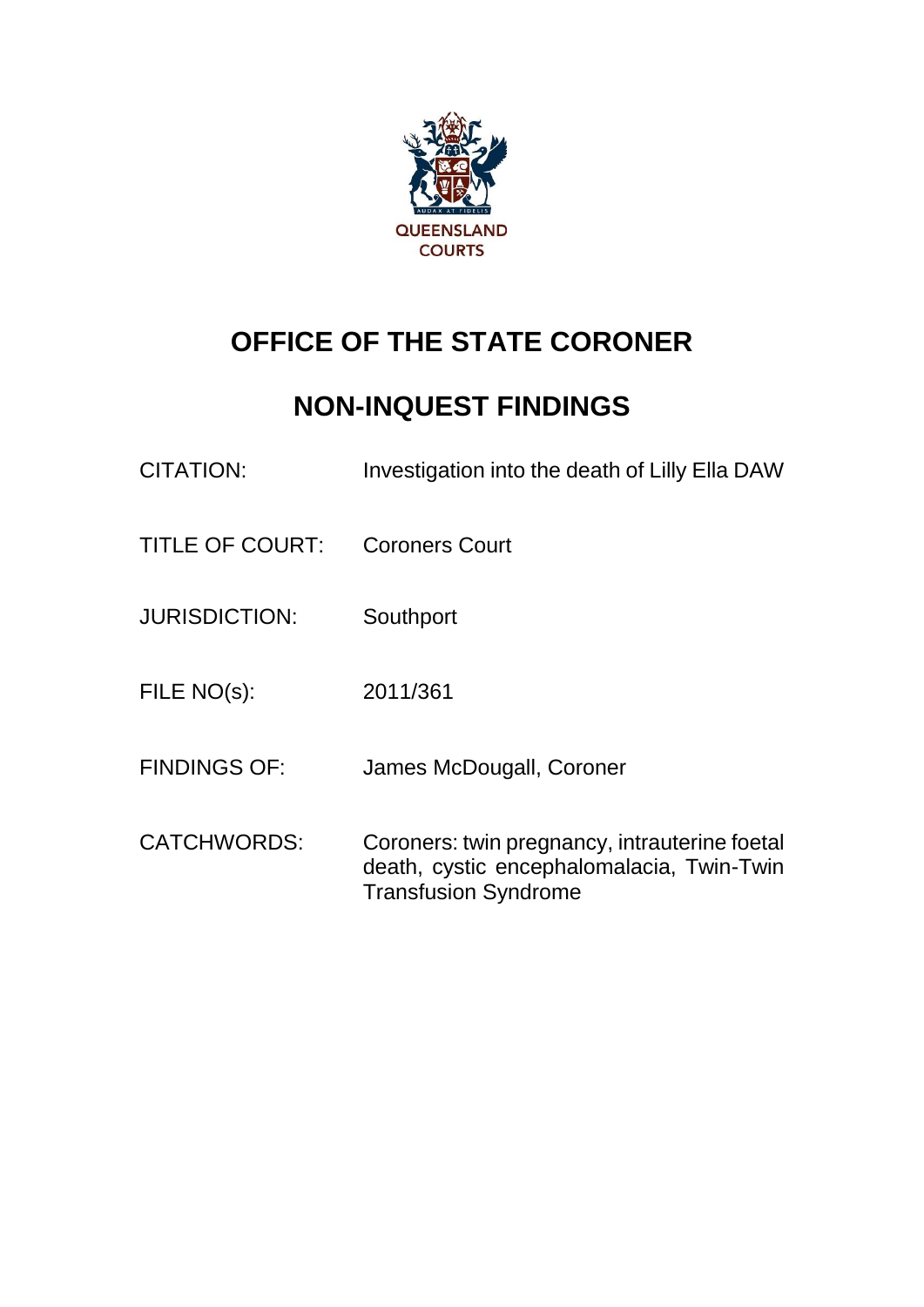Lilly Ella Daw was approximately one month old. She was born on 8 December 2010 to Haley Sergeant born 29 December 1990. Haley had her first pregnancy in 2009. At this time she was in grade twelve at school. Haley had a history of heavy alcohol and tobacco use. Macy Sergeant was born on 2 February 2010.

Haley was referred to the Logan Hospital on 22 September 2010 with an unplanned second pregnancy. The date of conception was around April 2010. It was twin pregnancy. An ultrasound conducted on 8 November 2010 indicated the gestation to be 27 weeks plus three days. At this time an abnormal full blood count was identified for Haley and this was discussed with the haematology team at Princess Alexandra Hospital.

On 25 November 2010 an ultrasound was undertaken which showed an intrauterine foetal death. The gestation at this time was 29 weeks plus one day. Twin one (Lilly Ella Daw) was normal at this time and twin two was deceased. Haley told doctors she was smoking at least 20 cigarettes a day, sometimes up to 35 cigarettes a day throughout her pregnancy.

When reviewed at the Mater Fetomaternal Unit it was considered that the demise of twin two had occurred in the last three days. There is a query that foetal anaemia was present in twin one as a result of the twin/twin transfusion. It was recommended that a foetal MRI scan should be undertaken two to three weeks post intrauterine foetal death to assess neurological damage to the surviving twin (Lilly Ella Daw). This was to be facilitated through the Mater Fetomaternal Unit.

Paediatrician, Dr Stephen Withers offers the opinion that the risk for a neurological injury to the surviving twin (Lilly) referred to the ultrasound report undertaken at the mater Hospital were estimated to be in the range of 20 per cent.

An ultrasound undertaken on 3 December 2010 was reported as showing no change in the surviving twin (Lilly). The foetal MRI was never undertaken but had been scheduled for between 9 and 16 December 2010.

Haley went into labour in the early hours of 8 December 2010 and delivered at home. Lilly was delivered at 02.35 hours. She required resuscitation and was transferred to the special care unit at Logan Hospital.

Between 2.00am and 3.00am on 30 January 2011 Lilly's father, Jamie Scott Daw and Mother, Haley Cassandra Sergeant put Lilly Ella Daw in their bed with them as she was restless and not sleeping. They went back to sleep with Lilly Daw sleeping in the middle of the bed between them. Jamie Scott Daw awoke at about 6.30am and noticed Lilly was awake as she looked at him and moved her arms in a manner as though she was stretching. He said Lilly went back to sleep and then he went back to sleep.

At approximately 8.00am on 30 January 2011 both parents woke up and noticed Lilly lying still between them on the bed but to be bleeding from the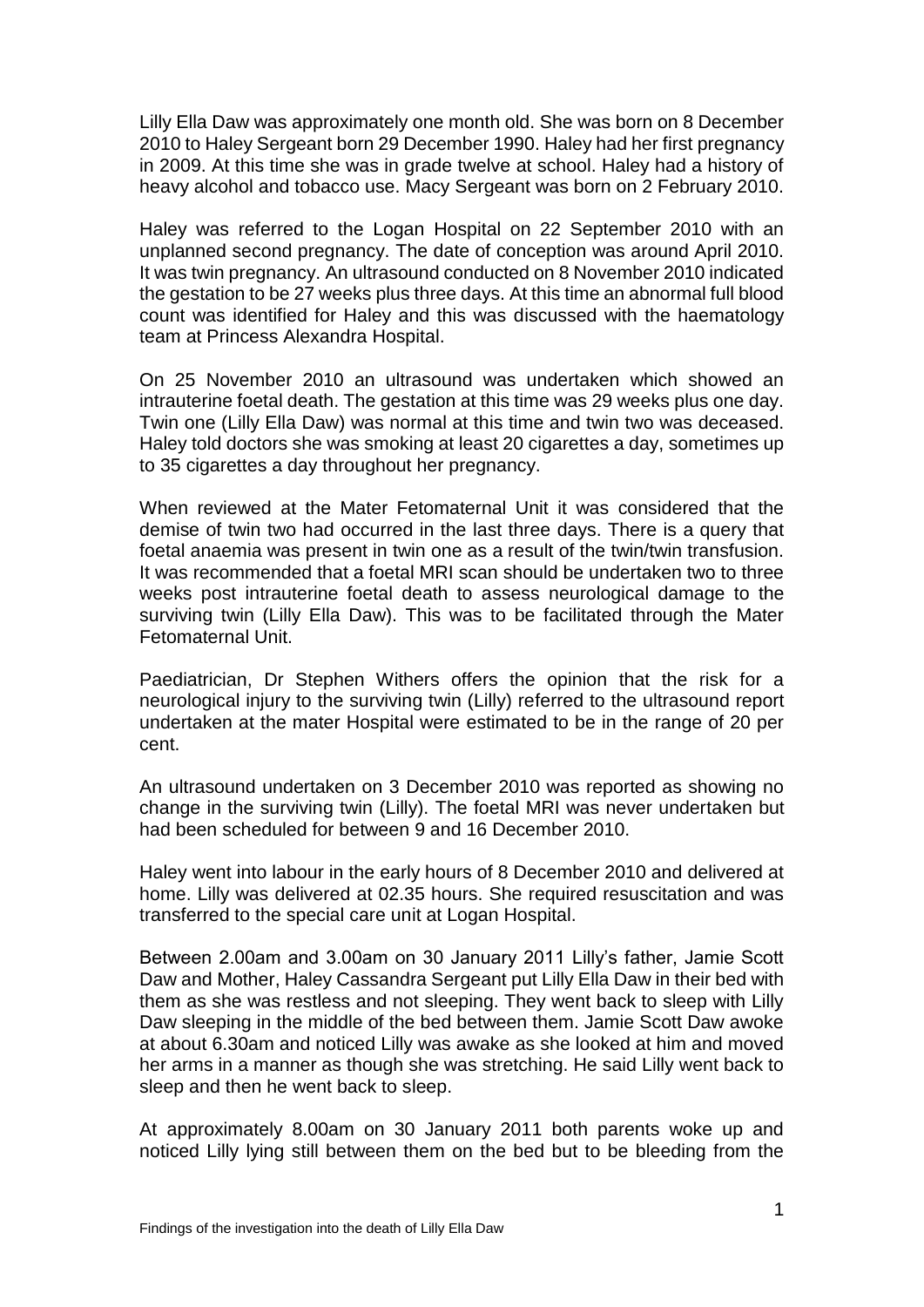nose. Jamie Scott Daw telephoned Queensland Ambulance Service as he realised Lilly was not breathing. The operator gave advice to Jamie Daw on how to perform CPR and the ambulance arrived a short time later. Lilly Ella Daw was pronounced deceased at 08.25 hours on 30 January 2011.

An autopsy was conducted on 1 February 2011. At autopsy streptococcus pneumonia, a bacterium which can cause pneumonia was isolated from a post mortem sample of blood. There is no evidence of sepsis during life however and the significance of this finding, according to the pathologist, is unclear. What was found at autopsy however was cystic encephalomalacia. The pathologist comments:

*"This is a striking and unusual condition which may be associated with sudden death. Given the history, this was likely secondary to intrauterine twin foetal death with twin-twin transfusion. The contributions from potential birth trauma, co-sleeping and isolation of streptococcus pneumonia from a post mortem blood culture are of more speculative significance. For these reasons, I am certifying the death as being due to cystic encephalomalacia."* 

The cause of death was found cystic encephalomalacia.

This matter was investigated at my request by Dr Stephen Withers, Paediatrician and Clinical Geneticist. In relation to obstetric care, Dr Withers says as follows:

*"Clearly it was identified that these twins were at risk. They were referred to the Fetomaternal Unit of the Mater Mothers Hospital. The question to be considered is whether having being identified as MCDA twins, should they have been referred prior to the demise of twin two. A diagnosis was made and an appropriate strategy was put in place to survey the surviving twin for what was identified as a significant risk of neurological injury – 20 percent. One of the problems that occurred which derailed this entire process was that Haley delivered at home. As a result of this by the time the surviving baby, Lilly, arrived at hospital there is no specialist specific need for anyone to review the obstetric notes in any detail. The demise of twin two had already been identified and so this presented no special legal issue. Haley's desire to leave hospital as quickly as possible following the delivery meant that her own notes would simply have gone back into the filing system as soon as she was discharged from hospital…"*

In relation to neonatal care, Dr Withers says:

*"Lilly did remarkably well whilst in the neonatal care unit at Logan Hospital. The issue however is that clearly that no one was cognisant of the potential issues for and MCDA twin were there had been the demise of one twin. If anyone had known of the potential risks then of course they would have followed up with some form of cranial imaging. This did not occur…*

*Lilly was discharged home at <36 weeks gestation on day 28. This seemed relatively early and one would hope that there had been a very detailed follow*